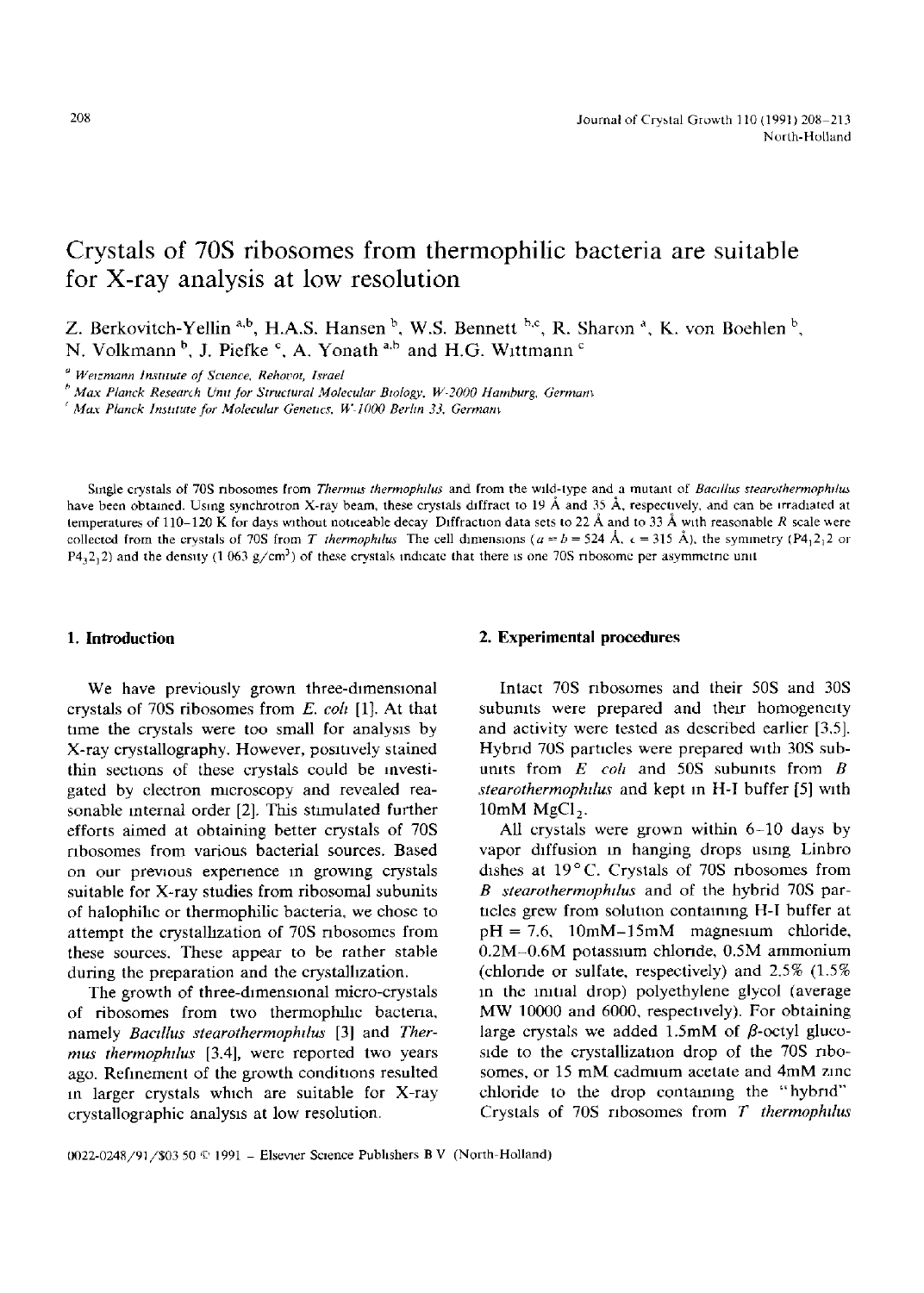grew from solutions containing the same (H-I) buffer at  $pH = 6.6$ ,  $2mM-10mM$  spermidine, which were equilibrated with a reservoir of  $15% -$ 18% MPD (2,5 methylpentanediol)

To establish the nature of the ribosomal particle which had been crystallized, we washed samples of each of the crystals thoroughly in stabilization solutions, which contained the crystallization agent at high concentration, and then dissolved them in the storage buffer of the ribosomes (H-I). These solutions were characterized by sucrose gradients and checked for in vitro biochemical activity with the poly $(U)$  test [3,5].

Crystallographic studies were carried out with synchrotron radiation on beamline Xll of the EMBL outstation at DESY (Hamburg, Germany).

For initial characterization, the crystals were placed m X-ray capillaries and examined at 277 K. Data collection was performed on crystals mounted on glass spatulas [6] and maintained at a temperature of 110-120 K during the entire period )f data collection. For data collection we used the Enraff-Nomus rotation camera with crystal-to-'tlm distances of 500-700 mm (through a helium path) and X-ray wave length of about 1.5  $\AA$ .

#### **3. Results and discussion**

Ftgs. 1 and 2 show the crystals of the complete 70S ribosomes from *B. Stearothermophtlus* and T *thermophilus, respectively. The conditions of the* growth of crystals of 70S ribosomes from wild-type *B* stearothermophilus were found to be suitable for growing crystals of ribosomes obtained from a mutant of these bacteria in which the ribosomal protein BL11 is missing. We have shown earlier that 50S ribosomal subunits from this mutant crystallize isomorphously with those of the wildtype 50S subunit [7,8]. We are using the mutant particles to introduce specifically bound heavyatom clusters into the crystals of the 50S subunlt [9].

In contrast to our crystals of the large and small ribosomal subumts, which diffract X-rays to 4.5-11 Å  $[8,10-13]$ , the crystals of 70S ribosomes diffract X-ray to rather low resolution  $(35 \text{ Å}$  for those from *B stearothermophdus* and 18 A for those from *T thermophdus,* fig. 3). Interestingly, we have observed earlier that the resolution hmit of the two-dimensional sheets of 70S ribosomes from *B. stearothermophtlus* was significantly lower



Fig 1. (a) Crystals of 70S ribosomes from *Bacillus stearothermophilus* Bar 0.1 mm. (b) Sucrose gradient profiles of (left) the material used for crystallization, and (right) of the dissolved crystals shown in  $(a)$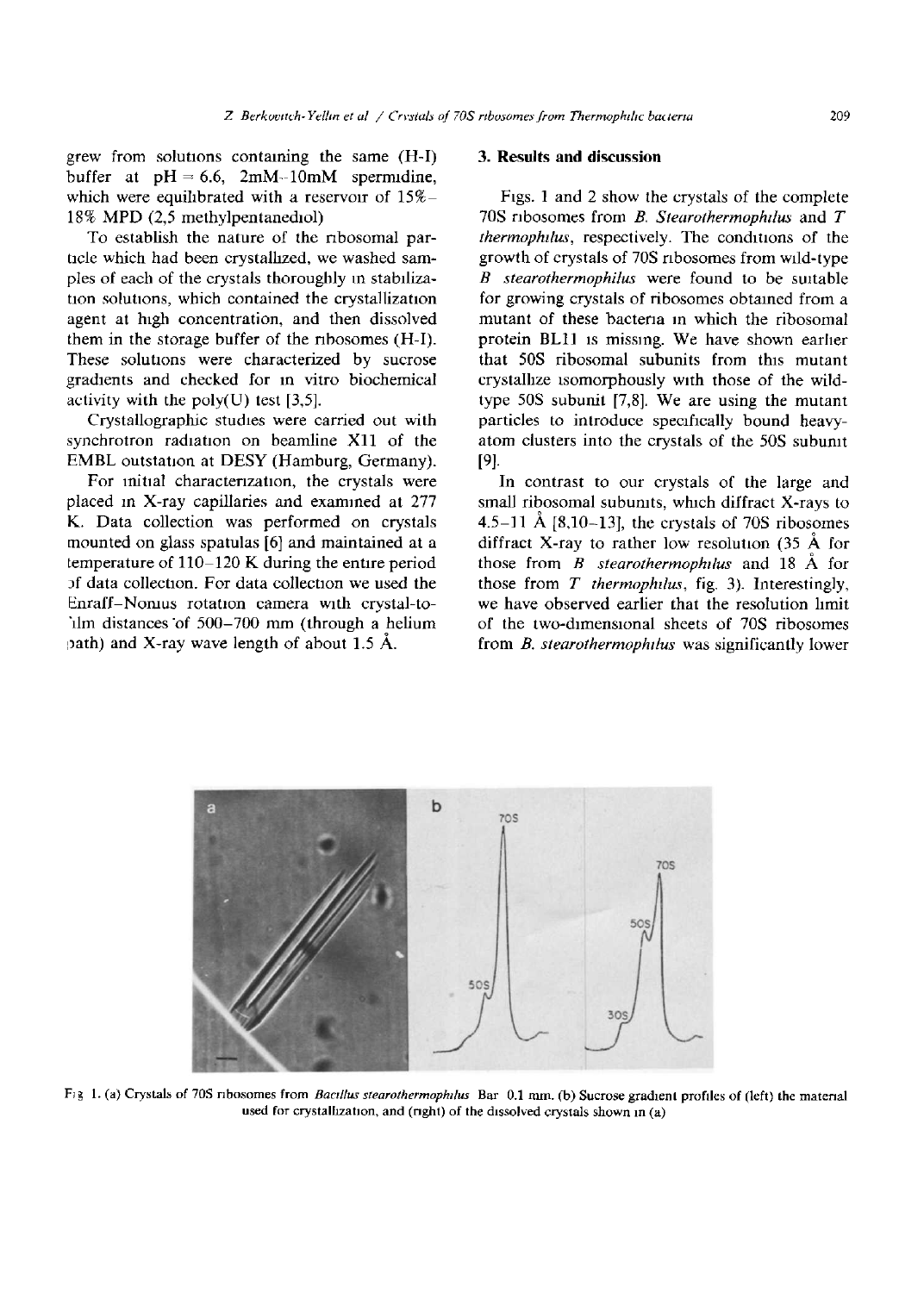210 *Z Berkovitch-Yellin et al / Crystals of 70S ribosomes from Thermophilic bacteria* 



Fig 2 (a) Crystals of 70S ribosomes from *Thermus thermophilus* Bar 01 mm (b) Sucrose gradient profiles of (left) the material used for crystallization, and (right) of the dissolved crystals shown in (a)

than that of the sheets of 50S ribosomal subunlts from the same source (47  $\AA$  and 28  $\AA$ , respectively [14,15]).

Like all other crystals of ribosomal particles grown so far m our laboratory, the crystals and the two-dimensional sheets of the 70S ribosomes were obtained from functionally active particles. In fact, the 70S ribosomes used for crystallization have been isolated from logarithmically growing cells as "tight couples" and have never been dissocrated m vitro It would be reasonable to expect that some of the particles m the preparation re-



Fig 3 Diffraction patterns recorded for a  $3^\circ$  rotation of the crystals shown in fig 2, under the conditions described in section 2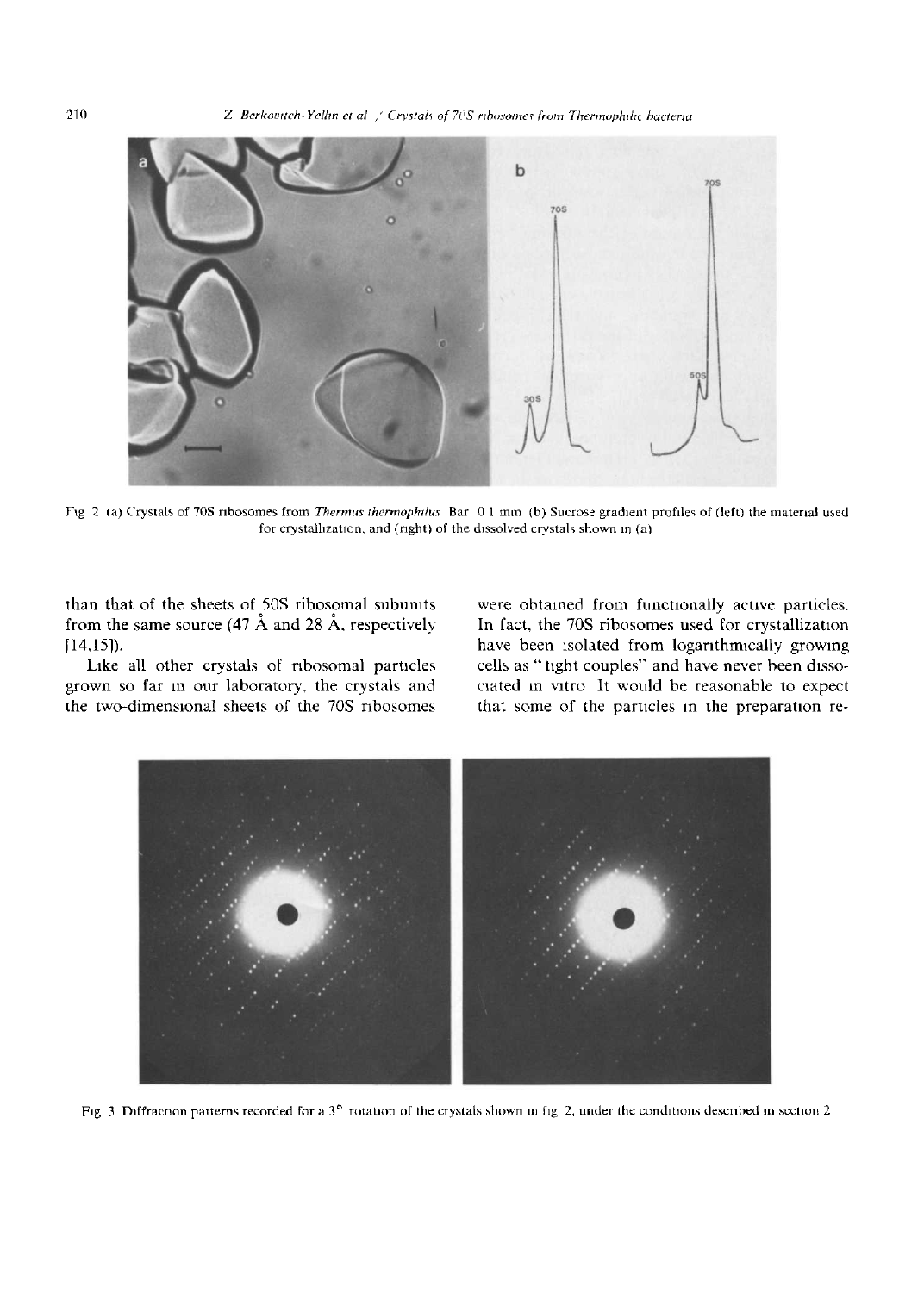main bound to other components of protein blos  $y$ nthesis, such as tRNA molecules, initiation, elongation or termination factors, fragments of mRNA or of the growing protein chain. Therefore, the preparations used for crystallization were l:robably rather heterogeneous. This might be the case for the low resolution of the diffraction of t rese crystals.

To obtain a more homogeneous population, we attempted to crystallize ribosomal particles whtch l~ad been assembled from purified large and small s abunits. We chose to concentrate our efforts on 70S assemblies which show high biological activi y, Including hybrid 70S particles composed of 50S subumts from *B stearothermophllus* and 30S s abunits from *E coli*. Crystallization of the hybrid 1: articles was carried out under conditions close to t lose used for testing their biological activity but v.th a higher Mg<sup>2+</sup> concentration (up to 15mM). These experiments yielded large and well-shaped crystals (fig. 4). However, in contrast to crystals of 73S ribosomes grown from "tight couple" preparations, the dissolved crystals of "hybrid" part cles migrated as 50S subunlts (and their dimers) cn sucrose gradients, with no sign of 70S or 30S  $r$  articles (fig. 4b). These results are consistent with

our earlier observation that 50S subunits exhibit high tendency to crystallize [13,16] and show that the crystalhzation of 50S subunits can take place even in the presence of 30S subunits. These observations may indicate that the interparticle interactions within the 50S crystals are stronger than the affmity between heterologous large and small subunits in the absence of other components of protein synthesis. Studies of natural aggregates of eukaryotic ribosomes  $[17,18]$  have suggested that the large subunlts of these ribosomes also interact strongly under some physiological conditions.

Crystals of the 70S particles from *T thermophtlus* appear as bipyramids with smooth edges and reach a size of  $0.3 \times 0.3 \times 0.2$  mm<sup>3</sup> (fig. 2a). Crystallographic data have been collected photographically using a well collimated synchrotron X-ray beam (fig. 3). The crystals have  $P4<sub>1</sub>2<sub>1</sub>2$  or  $P4<sub>3</sub>2<sub>1</sub>2$  symmetry, with unit cell dimensions of  $a=b=524 \text{ Å}, c=315 \text{ Å}.$ 

A common feature m the diffraction patterns of crystals of ribosomal subunits is that the reflections of Bragg resolution higher than  $15-20$  Å decay within a few minutes of irradiation of 0  $19^{\circ}$  C. In contrast, reflections with the lower resolution can be detected even after  $20-30$  exposures.



F g 4 (a) Crystals of 50S subunits from *Bacillus stearothermophilus* grown from preparations hybrid 70S particles as described in the  $t \in \mathbb{R}$  Bar 01 mm (b) Sucrose gradients profiles of (left) the material used for crystallization, and (right) of the dissolved crystals shown m (a)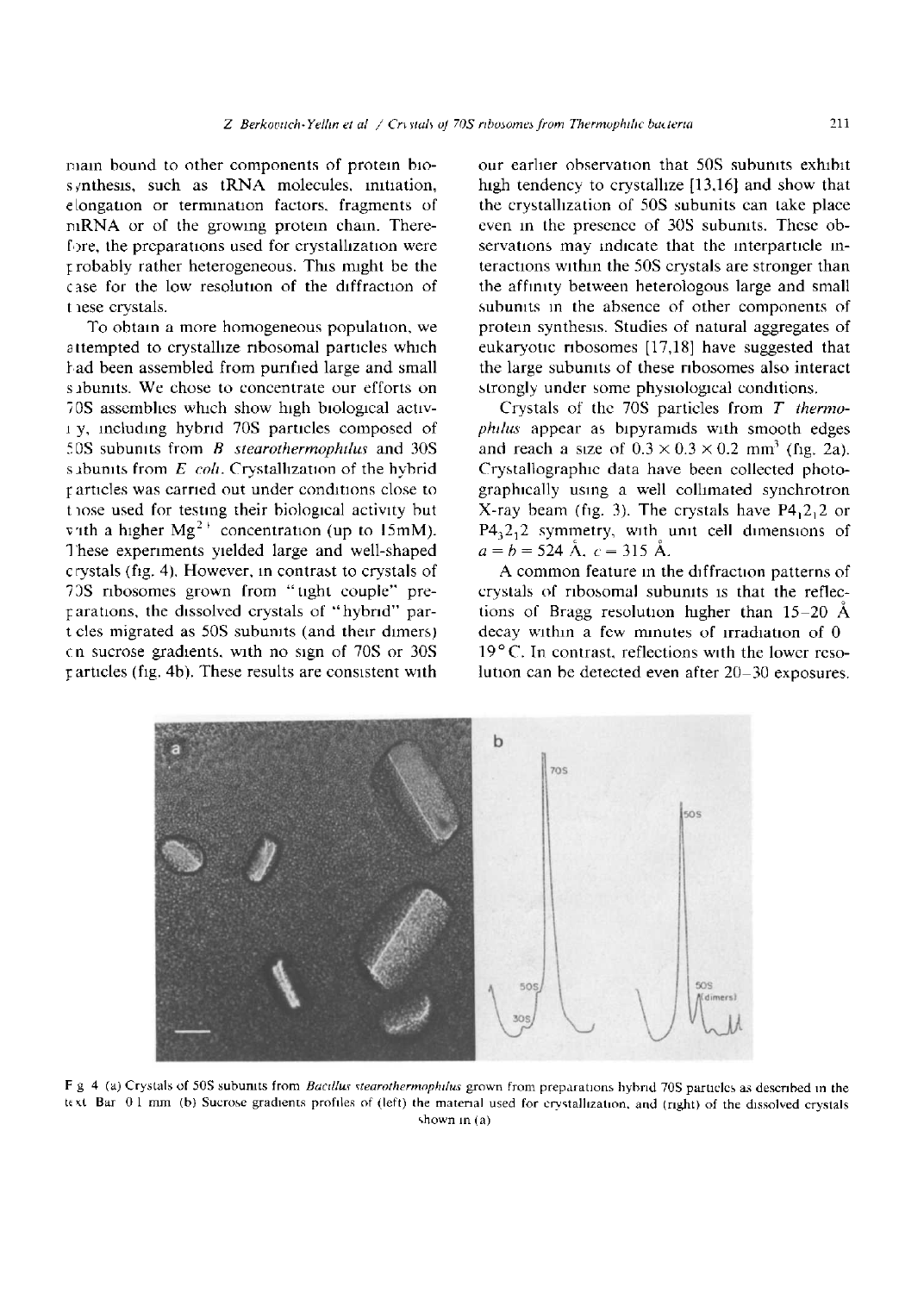The crystals of the 70S ribosomes showed no exception, and in this respect they behave similarly to the crystals of the 30S and the 50S ribosomal subunits [6,7,19,20]. Therefore at the current resolution of about 19  $\AA$ , the crystallographic data could have been collected in capillaries at ambient temperature. However, it was found to be more convement to collect the data at cryogemc temperatures, since under these conditions a complete diffraction data set could be obtained from a single crystal. In addition, it is possible to preserve irradiated crystals in solid propane, at the temperature of liquid nitrogen, for long periods (months) for further investigation [21].

For the cryogenic pre-cooling treatment of crystals of the 70S ribosomes, it was essential to modify shghtly the procedures used by us for crystals of other ribosomal particles [6,8,11]. Before coohng, the crystals of the 70S ribosomes were transferred to a solution which contained in addition to the components of the stabilizing solution, 30% MPD which served as an "anti freeze" and also caused a shght increase in the viscosity of the solution. Unlike all other crystals of ribosomal particles, those of the 70S ribosome from T. *thermophtlus* are not thin enough to fit into doublelayer ("sandwich") spatula [11]. Therefore, after immersion in the viscous stabilization solution for a few minutes, the crystals were mounted on single-layer spatulas [6,11]. These Spatulas were constructed from very thin glass plates of a size comparable to the dimensions of the crystal, glued to short glass rods, which were soldered to brass pins used for mounting on goniometer heads. The mounted crystals were instantaneously cooled in liquid propane, and transferred in propane to the X-ray camera, where they were kept m a stream of nitrogen gas (at  $110-120$  K) throughout the entire period of data collection.

Two diffraction datasets were collected from crystals of 70S ribosomes from *T thermophllus.*  One to 33  $\AA$  and the other to 22  $\AA$  resolution. The effective angular width of the reflections was found to be  $1.6^{\circ}$ . The data to 33 Å resolution were collected as a series of 9 $\degree$  rotations, the 22 Å data were collected with  $3^\circ$  rotations. There were 2820 fully recorded significant observations (intensities greater than  $2\sigma$ ) in the former data set and 8000 in the latter. These were reduced to 580 unique reflections, or 80% of the possible reflections to 33  $\AA$  and 1800 reflections comprising 80% of the set to 22 Å, with merging R-factors (on I) of  $12.5\%$ (to 33 Å) and  $6.9\%$  (to 22 Å).

The approximate shape of the 70S ribosome has been recently reconstructed at very low resolution (about 47  $\AA$ ) from Fourier transformation of electron micrographs of several tilt series of negatively stained two-dimensional crystalline sheets [13,15]. Using this information, together with that obtained by other physical methods [22,23] and from the measured density of the crystals (1.063  $g/cm<sup>3</sup>$ ), we can conclude that there is probably one ribosome In each asymmetric unit, and that about 50% of the volume of the umt cell is solvent. Similar results have been obtained by electron-microscopy investigations of positively stained thin sections of Epon-embedded crystals [3]. It is noteworthy that these sections show rather regular packing, hinting that the internal order of these crystals may actually be somewhat better than currently expressed in the X-ray patterns.

This paper demonstrates that crystals of 70S ribosomes of *T thermophtlus* are suitable for data collection at about 20  $\AA$  resolution. At this resolution a reliable model of the overall shape of the ribosomes should be revealed.

### **Acknowledgements**

We wish to thank Drs. K.S. Bartels, G. Weber and D. Rabinovich for fruitful discussions, J. Mussig, I. Makowska, S Hottentrager, Y. Ben-Israel, S. Meyer, A. Bruhnsen, H.-S. Gewltz, C Glotz, Y. Cumarov and B. Romberg for excellent technical assistance, and the staff of the EMBL outstation at DESY for providing us with X-ray diffraction facilities.

This work was supported by the West German Ministry for Research and Technology (BMFT) grant 05 180 MP B0, National Institutes of Health (USA) grant GM 34360 and Heinemann Foundation (4694 81) research grants, and by the Kimmelman Center for Biomolecular Structure and Assembly. It is part of the doctoral thesis of K.B. (at the Faculty of Biology, University of Ham